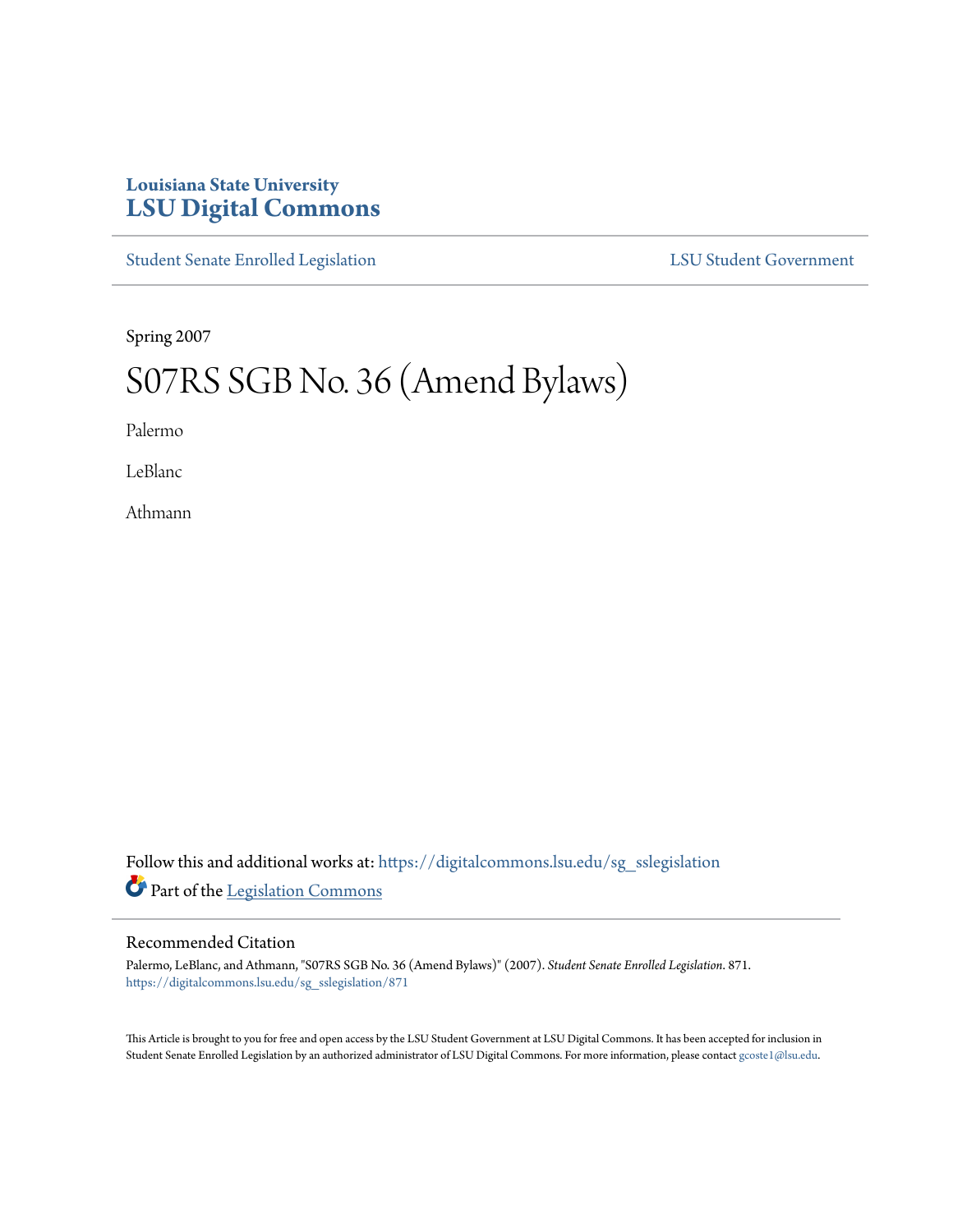| 1        | <b>STUDENT GOVERNMENT</b>                                            | <b>ENROLLED</b>                                                                                                               |  |  |
|----------|----------------------------------------------------------------------|-------------------------------------------------------------------------------------------------------------------------------|--|--|
|          | LOUISIANA STATE UNIVERSITY                                           |                                                                                                                               |  |  |
| 2        | STUDENT SENATE                                                       |                                                                                                                               |  |  |
| 3        | Fo7RS                                                                |                                                                                                                               |  |  |
| 4        | <b>SGB No.</b><br>BY:<br><b>SENATOR PALERMO, LEBLANC AND ATHMANN</b> |                                                                                                                               |  |  |
| 5        |                                                                      |                                                                                                                               |  |  |
| 6        |                                                                      |                                                                                                                               |  |  |
| 7        |                                                                      | A BILL                                                                                                                        |  |  |
| 8        | TO AMEND ARTICLE IV; SECTION IV OF THE LOUISIANA STATE UNIVERSITY    |                                                                                                                               |  |  |
| 9        |                                                                      | <b>STUDENT GOVERNMENT BY LAWS</b>                                                                                             |  |  |
| 10<br>11 | <b>PARAGRAPH 1:</b>                                                  | THEREFORE, BE IT ENACTED BY THE STUDENT GOVERNMENT OF                                                                         |  |  |
| 12       |                                                                      | LOUISIANA STATE UNIVERSITY AND AGRICULTURAL AND                                                                               |  |  |
| 13       |                                                                      | MECHANICAL COLLEGE THAT ARTICLE IV; SECTION IV OF THE                                                                         |  |  |
| 14       |                                                                      | STUDENT GOVERNMENT BY LAWS SHALL BE AMENDED AS                                                                                |  |  |
| 15       |                                                                      | <b>FOLLOWS:</b>                                                                                                               |  |  |
| 16       |                                                                      |                                                                                                                               |  |  |
| 17       |                                                                      | Section 4.<br><b>College Council Presidents' Commission</b>                                                                   |  |  |
| 18       |                                                                      |                                                                                                                               |  |  |
| 19       |                                                                      | Each College Council President shall serve on the College                                                                     |  |  |
| 20       |                                                                      | Council Presidents' Commission along with the student body                                                                    |  |  |
| 21       |                                                                      | Vice-President and the Student Senate Speaker Pro-Tempore                                                                     |  |  |
| 22       |                                                                      | sitting as ex officio members. The College Council Presidents'                                                                |  |  |
| 23       |                                                                      | Commission will meet for the purpose of reviewing and amending                                                                |  |  |
| 24       |                                                                      | the college councils' constitution; to discuss and propose ideas and                                                          |  |  |
| 25       |                                                                      | initiatives; to facilitate communication among each of the                                                                    |  |  |
| 26       |                                                                      | academic areas; and any other matters deemed appropriate by the                                                               |  |  |
| 27       |                                                                      | commission and/or the student body Vice-President. The                                                                        |  |  |
| 28       |                                                                      | College Council Presidents' Commission will appoint a chair                                                                   |  |  |
| 29<br>30 |                                                                      | person from among the membership at the first meeting of the<br>commission which shall be called to order by the student body |  |  |
| 31       |                                                                      | Vice-President. The chair elect will be responsible for scheduling                                                            |  |  |
| 32       |                                                                      | all meetings of the commission and for filing all amendments                                                                  |  |  |
| 33       |                                                                      | made to the college councils' constitution in the appropriate                                                                 |  |  |
| 34       |                                                                      | offices. Two-Thirds of the presidents shall constitute a quorum.                                                              |  |  |
| 35       |                                                                      | In the event of a tie, the Chair of the Commission shall be the tie-                                                          |  |  |
| 36       |                                                                      | breaking vote. Each semester the College Council Presidents'                                                                  |  |  |
| 37       |                                                                      | Commission will meet at least two times. One unexcused                                                                        |  |  |
| 38       |                                                                      | absence is allowed for each College Council President per                                                                     |  |  |
| 39       |                                                                      | semester. An excused absence will be determined by the                                                                        |  |  |
| 40       |                                                                      | university guidelines policy statement No. 22, which will be                                                                  |  |  |
| 41       |                                                                      | submitted to the appropriate advisor. If a President has more                                                                 |  |  |
| 42       |                                                                      | than one unexcused absence, he/she is subject to a                                                                            |  |  |
| 43       |                                                                      | mandatory impeachment investigation due to dereliction of                                                                     |  |  |
| 44       |                                                                      | duties.                                                                                                                       |  |  |
| 45       |                                                                      |                                                                                                                               |  |  |
| 46       | <b>PARAGRAPH 2:</b>                                                  | THIS BILL SHALL TAKE EFFECT UPON PASSAGE BY A TWO-THIRDS                                                                      |  |  |
| 47       |                                                                      | (2/3) VOTE OF THE LSU A &M STUDENT SENATE AND SIGNATURE                                                                       |  |  |
| 48       |                                                                      | BY THE PRESIDENT, UPON LAPSE OF TIME FOR PRESIDENTIAL                                                                         |  |  |
| 49       |                                                                      | <b>ACTION, OR IF VETOED BY THE PRESIDENT AND SUBSEQUENTLY</b>                                                                 |  |  |
| 50       |                                                                      | APPROVED BY THE SENATE, ON THE DATE OF SUCH APPROVAL.                                                                         |  |  |
| 51       |                                                                      |                                                                                                                               |  |  |
| 52       |                                                                      |                                                                                                                               |  |  |
| 53       |                                                                      |                                                                                                                               |  |  |